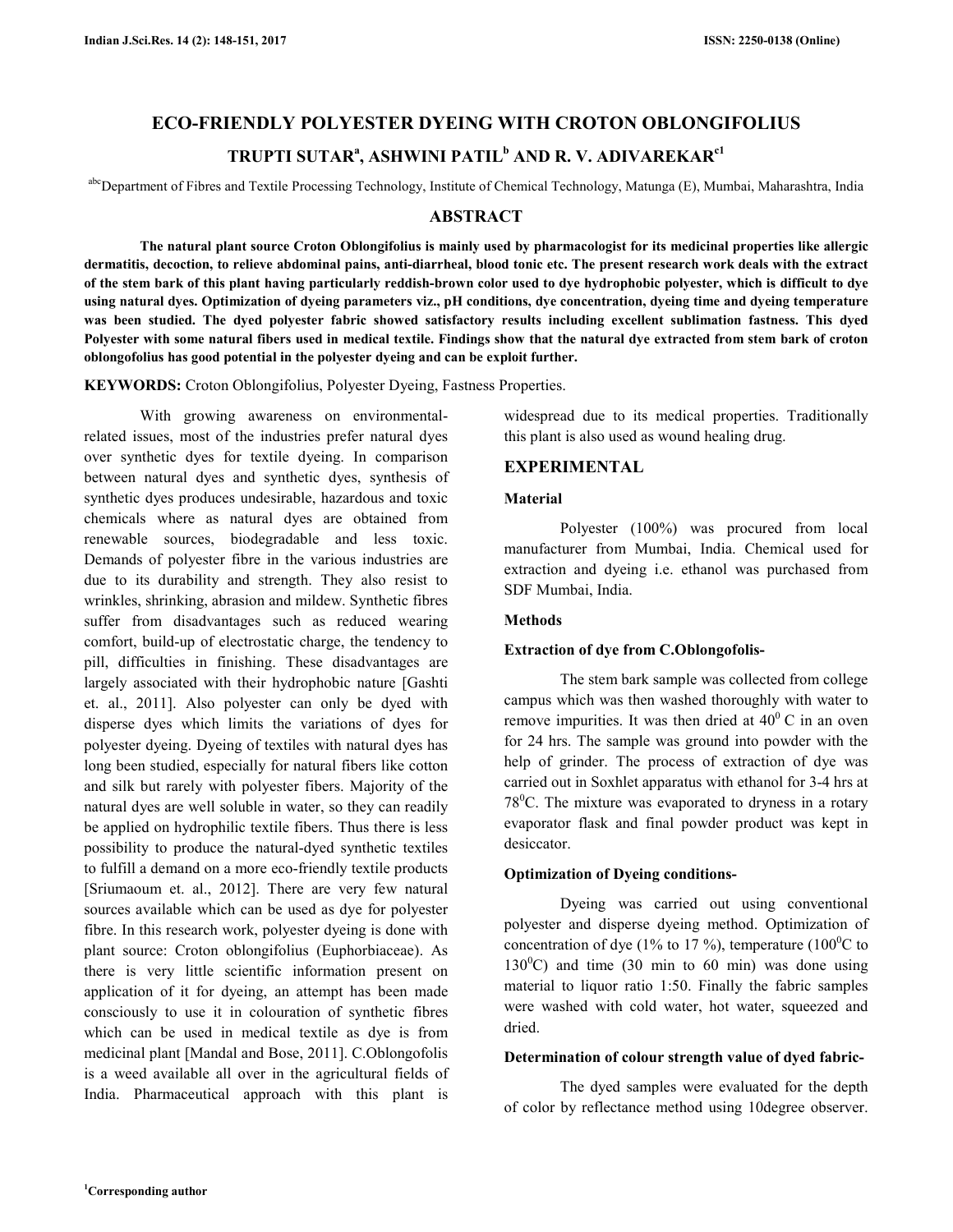Rayscan Spectrascan 5100+ equipped was used to measure the absorbance of the dyed sample in terms of CIELAB colour space  $(L^*, a^*$  and  $b^*)$ . The K/S values were determined as follows;

$$
K'_{S} = (1 - R)^{2} / 2R
$$
 (1)

 Where, R is the reflectance at complete opacity; K is the Absorption coefficient  $\&$  S is the Scattering coefficient.

 In general, the higher the K/S value, the higher the depth of the colour on the fabric.  $L^*$  corresponding to the brightness (100- white, 0- black), a\* to the red–green coordinate (+ve- red, -ve -green) and  $b^*$  to the yellowblue coordinate (+ve -yellow, -ve -blue) [4], [Tayade and Adivarekar, 2013]. The reproducibility of the results was also checked and was found to be satisfactory in all the cases, showing a standard deviation of the order of  $\pm$  0.02.

### **Fastness Testing**

 Colourfastness to washing was assessed as per ISO 105-CO2: 1989, Colourfastness to Light on Q-Sun's Xenon Arc Light Fastness Tester as per AATCC 117 – 2004, Colour fastness to Heat: ISO105–P01:1993 [Gies et. al., 2000].

# **Evaluation of UV Protection factor**

 UPF (Ultraviolet Protection Factor) of the standard polyester fabric and C.Oblongofolis dyed polyester fabric were measured using AS/NZ 4399:1996 method by SHIMADZU UV-2600 instrument [IS 975- 1988].

### **RESULTS AND DISCUSSION**

### **Optimization of Dyeing Parameters**

#### **Effect of dye concentration-**

 The effect of dye concentration on the fabric was studied, as seen from the fig.1, dye concentration increases from 1% to 17 %, K/S value also increases. From the below graph 15% dye concentration was taken as optimal dye concentration for polyester dyeing. With increase in concentration of dye in the dyebath solubility increases until certain concentration and then decreases. Adsorption of the dyestuff on fibre surface depends on the solubility of the dye in the dye bath and that in the fibre [8].



# **Figure 1: K/S values of the fabric dyed with different concentration of dye**

### **Effect of pH**

 The extracted dye was acidic in nature and polyester dyeing requires acidic pH (between 4.5-5.5) so no additional chemicals are required for maintaining pH. At this pH dye, exhaustion is satisfactory [8].

### **Effect of Temperature**

 The dyeing was conducted at different temperatures i.e. at 100°C, 110°C and 130°C. As shown in Fig.3, it is clear that the K/S value increases with the increase in dyeing temperature and reaches a maximum value at 130°C. Heating is applied to increases the energy of dye molecules in the dye liquor and accelerates the dyeing of textile fibres. At 130°C temperature the molecular chains of the polyester vibrates vigorously and polyester goes from plastic to rubbery stage making it accessible for dye and allows the dye to penetrate into it thus the dye molecule occupy its place in the amorphous regions of the fibre. The dye molecules are held by hydrogen bonds and Van Der Waals'force in its place [8].



**Figure 3: K/S values of the fabric dyed at different temperature**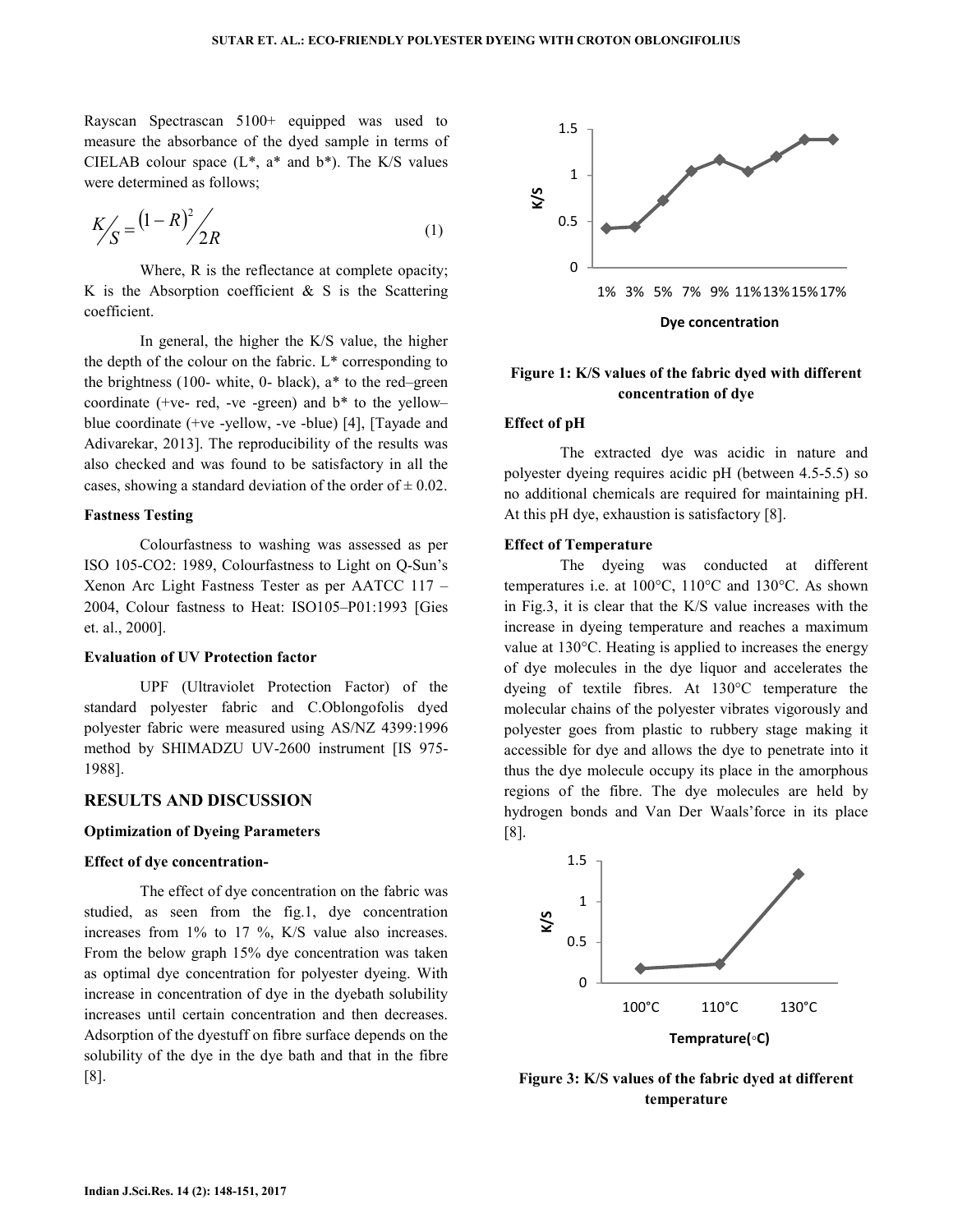### **Effect of Dyeing Time**

 As shown in Fig.4, the colour strength obtained increases as the time increases from 30 mins to 60 mins. Time is the main factor in textile dyeing so from the below graph it is clear that 45 min is optimum time for polyester dyeing as on that treatment of dyeing colour strength is highest and remains constant further.



# **Figure 4: K/S values of the fabric dyed at different time**

# **Fastness Properties**

 The colourfastness values of the fabrics dyed with C. Oblongofolis dye is given in Table I, II, and III. Sublimation and washing fastness results were assess with respect to grey scale and results for light fastness were assess with respect to blue wool scale.

 Results of Sublimation fastness are excellent at 120°C, 180°C and 210°C temperature. Similarly wash fastness and light fastness of dyed polyester fabrics are giving acceptable results.

| Table I: Sublimation fastness properties of dyed fabric |  |
|---------------------------------------------------------|--|
|---------------------------------------------------------|--|

|                      |                 | <b>Sublimation</b> |       |                 |
|----------------------|-----------------|--------------------|-------|-----------------|
| Sample               |                 | $120^{\circ}$ C    | 180°C | $210^{\circ}$ C |
| At Acidic pH         |                 | 5                  | 5     | 5               |
|                      | $100^{\circ}$ C | 4                  | 4     | 4               |
| Temperature          | $110^{\circ}$ C | 4                  | 3     | 4               |
| $(^{\circ}C)$        | $130^{\circ}$ C | 5                  | 5     | 5               |
|                      | 30 mins         | 4                  | 4     | 4               |
| Time                 | 45 mins         | 5                  | 5     | 5               |
| (Minutes)            | 60 mins         | 5                  | 5     | 5               |
| Dye                  | 15%             | 5                  | 5     | 5               |
| Concentration<br>(%) | 17%             | 5                  | 5     | 5               |

| Sample                    |                   | Light<br><b>Fastness</b> |  |
|---------------------------|-------------------|--------------------------|--|
| At Acidic pH              |                   | 6                        |  |
|                           | $100^{\circ}$ C   | 5                        |  |
| Temperature $(^{\circ}C)$ | $110^{\circ}$ C   | 6                        |  |
|                           | $130^{\circ}$ C   | 6                        |  |
|                           | 30 mins           | 5                        |  |
| Time (Minutes)            | 45 mins           | 6                        |  |
|                           | $60 \text{ mins}$ | 6                        |  |
|                           | 15%               | 6                        |  |
| Dye Concentration $(\%)$  | 17%               | 6                        |  |

#### **Table II: Light fastness properties of dyed fabric**

### **UPF (Ultraviolet Protection Factor) testing**

 As shown in table IV, it is clear that in comparison with control polyester sample the dyed polyester fabric gives very good UPF rating. There are various parameters which affect the UV protection factor e.g. nature of fibre, Dyeing, finishing, Moisture etc. The polyester fabric is thin and transparent so the UVR (Ultraviolet radiation) can be easily transmitted into skin. The dyed polyester shows high UPF than undyed polyester fabric due to presence of natural colour pigment. As the time, concentration and Temperature goes on increasing of polyester dyeing the UPF of that dyed fabric also increases due to higher amount of dye in the fibre [Saravanan, 2007].